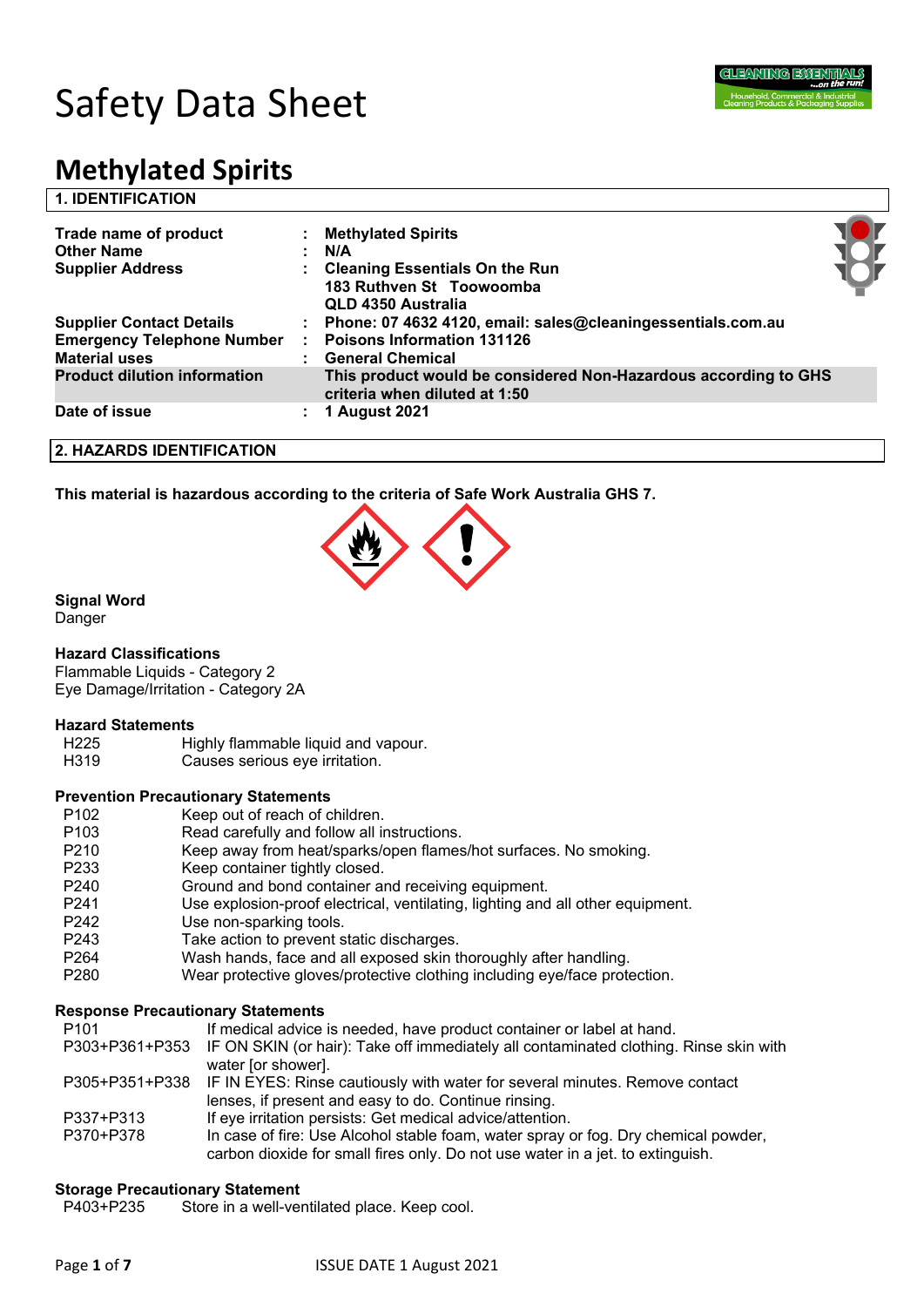### **Disposal Precautionary Statement**

P501 Dispose of contents/container in accordance with local, regional, national and international regulations. **Poison Schedule:** S5. Caution

**DANGEROUS GOOD CLASSIFICATION** Classified as Dangerous Goods by the criteria of the "Australian Code for the Transport of Dangerous Goods by Road & Rail" and the "New Zealand NZS5433: Transport of Dangerous Goods on Land". **Dangerous Goods Class:** 3

| 3. COMPOSITION INFORMATION                            |         |                        |
|-------------------------------------------------------|---------|------------------------|
| <b>CHEMICAL ENTITY</b>                                | CAS NO  | <b>PROPORTION</b>      |
| Ethanol<br>Ingredients determined to be Non-Hazardous | 64-17-5 | >60%<br><b>Balance</b> |
|                                                       |         | 100%                   |
|                                                       |         |                        |

### **4. FIRST AID MEASURES**

If poisoning occurs, contact a doctor or Poisons Information Centre (Phone Australia 131 126, New Zealand 0800 764 766).

**Inhalation:** Remove victim from exposure - avoid becoming a casualty. Remove contaminated clothing and loosen remaining clothing. Allow patient to assume most comfortable position and keep warm. Keep at rest until fully recovered. Seek medical advice if effects persist.

**Skin Contact:** If skin or hair contact occurs, remove contaminated clothing and flush skin and hair with running water. If swelling, redness, blistering or irritation occurs seek medical assistance. For gross contamination, immediately drench with water and remove clothing. Continue to flush skin and hair with plenty of water (and soap if material is insoluble). For skin burns, cover with a clean, dry dressing until medical help is available. If blistering occurs, do NOT break blisters. If swelling, redness, blistering, or irritation occurs seek medical assistance.

**Eye contact:** If in eyes, hold eyelids apart and flush the eyes continuously with running water. Continue flushing until advised to stop by the Poisons Information Centre or a Doctor; or for at least 15 minutes and transport to Doctor or Hospital.

**Ingestion:** Rinse mouth with water. If swallowed, do NOT induce vomiting. Give a glass of water to drink. Never give anything by the mouth to an unconscious patient. If vomiting occurs give further water. Seek medical advice.

**PPE for First Aiders:** Wear gloves, safety glasses. Available information suggests that gloves made from should be suitable for intermittent contact. However, due to variations in glove construction and local conditions, the user should make a final assessment. Always wash hands before smoking, eating, drinking or using the toilet. Wash contaminated clothing and other protective equipment before storing or re-using.

### **Notes to physician:** Treat symptomatically.

### **5. FIRE FIGHTING MEASURES**

### **Hazchem Code:** •2YE

**Suitable extinguishing media:** If material is involved in a fire use water fog (or if unavailable fine water spray), alcohol resistant foam, dry agent (carbon dioxide, dry chemical powder).

**Specific hazards:** Highly flammable liquid and vapour. May form flammable vapour mixtures with air. Flameproof equipment necessary in area where this chemical is being used. Nearby equipment must be earthed. Electrical requirements for work area should be assessed according to AS3000. Vapour may travel a considerable distance to source of ignition and flash back. Avoid all ignition sources. All potential sources of ignition (open flames, pilot lights, furnaces, spark producing switches and electrical equipment etc) must be eliminated both in and near the work area. Do NOT smoke.

**Fire fighting further advice:** Heating can cause expansion or decomposition leading to violent rupture of containers. If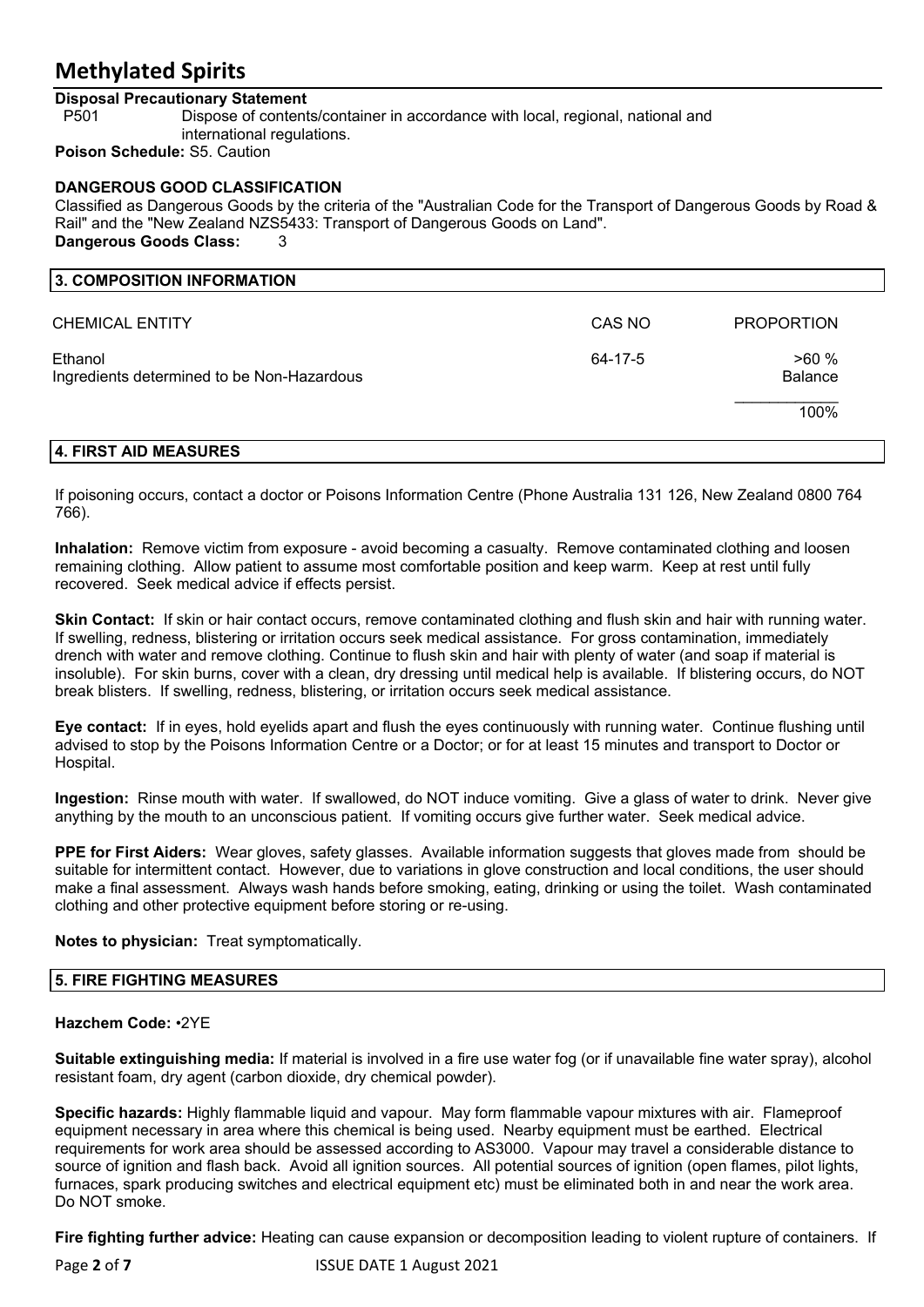safe to do so, remove containers from path of fire. Keep containers cool with water spray. On burning or decomposing may emit toxic fumes. Fire fighters to wear self-contained breathing apparatus and suitable protective clothing if risk of exposure to vapour or products of combustion or decomposition.

### **6. ACCIDENTAL RELEASE MEASURES**

### **SMALL SPILLS**

Wear protective equipment to prevent skin and eye contamination. Avoid inhalation of vapours or dust. Wipe up with absorbent (clean rag or paper towels). Collect and seal in properly labelled containers or drums for disposal.

### **LARGE SPILLS**

If safe to do so, shut off all possible sources of ignition. Clear area of all unprotected personnel. Slippery when spilt. Avoid accidents, clean up immediately. Wear protective equipment to prevent skin and eye contamination and the inhalation of vapours. Work up wind or increase ventilation. Contain - prevent run off into drains and waterways. Use absorbent (soil, sand or other inert material). Use a spark-free shovel. Collect and seal in properly labelled containers or drums for disposal. If contamination of crops, sewers or waterways has occurred advise local emergency services.

### **Dangerous Goods - Initial Emergency Response Guide No:** 14

### **7. HANDLING AND STORAGE**

**Handling:** Avoid eye contact and repeated or prolonged skin contact. Avoid inhalation of vapour, mist or aerosols.

**Storage:** Store in a cool, dry, well-ventilated place and out of direct sunlight. Store away from foodstuffs. Store away from incompatible materials described in Section 10. Store away from sources of heat and/or ignition. Keep container standing upright. Keep containers closed when not in use - check regularly for leaks.

This material is classified as a Class 3 Flammable Liquid as per the criteria of the "Australian Code for the Transport of Dangerous Goods by Road & Rail" and/or the "New Zealand NZS5433: Transport of Dangerous Goods on Land" and must be stored in accordance with the relevant regulations.

This material is a Scheduled Poison Schedule 5 (Caution) and must be stored, maintained and used in accordance with the relevant regulations.

### **8. EXPOSURE CONTROLS / PERSONAL PROTECTION**

### **National occupational exposure limits:**

|               | TWA  |       | <b>STEL</b> |       | <b>NOTICES</b>           |
|---------------|------|-------|-------------|-------|--------------------------|
|               | ppm  | mg/m3 | ppm         | mg/m3 |                          |
| Ethyl alcohol | 1000 | 1880  | ٠           | ٠     | $\overline{\phantom{0}}$ |

As published by Safe Work Australia.

TWA - The time-weighted average airborne concentration over an eight-hour working day, for a five-day working week over an entire working life.

STEL (Short Term Exposure Limit) - the average airborne concentration over a 15 minute period which should not be exceeded at any time during a normal eight-hour workday.

These Exposure Standards are guides to be used in the control of occupational health hazards. All atmospheric contamination should be kept to as low a level as is workable. These exposure standards should not be used as fine dividing lines between safe and dangerous concentrations of chemicals. They are not a measure of relative toxicity.

If the directions for use on the product label are followed, exposure of individuals using the product should not exceed the above standard. The standard was created for workers who are routinely, potentially exposed during product manufacture.

**Biological Limit Values:** As per the "National Model Regulations for the Control of Workplace Hazardous Substances (Safe Work Australia)" the ingredients in this material do not have a Biological Limit Allocated.

**Engineering Measures:** Ensure ventilation is adequate to maintain air concentrations below Exposure Standards. Use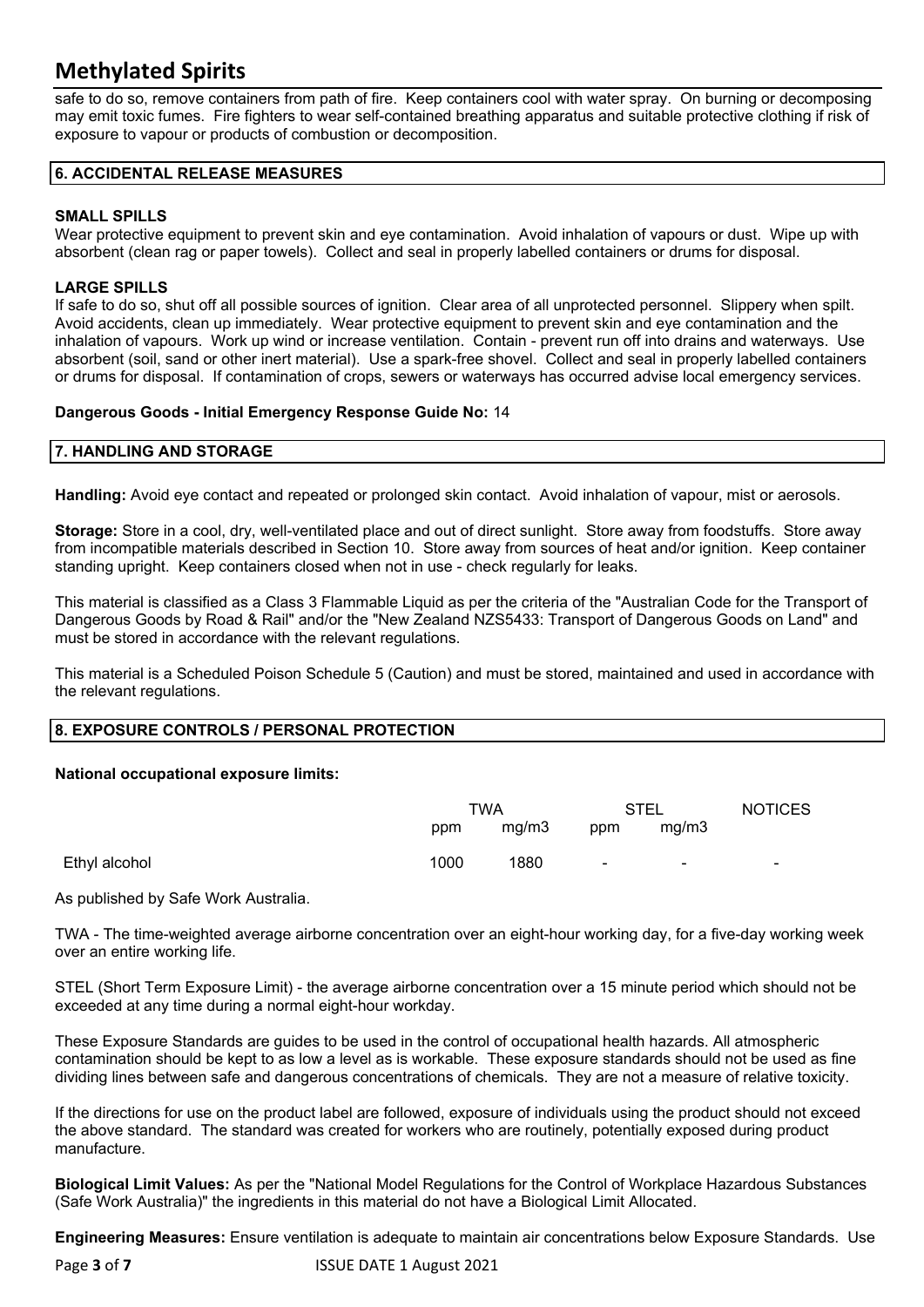only in well ventilated areas. Use with local exhaust ventilation or while wearing appropriate respirator.

### **Personal Protection Equipment:** GLOVES, SAFETY GLASSES.

Personal protective equipment (PPE) must be suitable for the nature of the work and any hazard associated with the work as identified by the risk assessment conducted.

Wear gloves, safety glasses. Available information suggests that gloves made from should be suitable for intermittent contact. However, due to variations in glove construction and local conditions, the user should make a final assessment. Always wash hands before smoking, eating, drinking or using the toilet. Wash contaminated clothing and other protective equipment before storing or re-using.

**Hygiene measures:** Keep away from food, drink and animal feeding stuffs. When using do not eat, drink or smoke. Wash hands prior to eating, drinking or smoking. Avoid contact with clothing. Avoid eye contact and repeated or prolonged skin contact. Avoid inhalation of vapour, mist or aerosols. Ensure that eyewash stations and safety showers are close to the workstation location.

### **9. PHYSICAL AND CHEMICAL PROPERTIES**

| Form:<br>Colour:<br>Odour:                                                                                                    | Liquid<br>Colourless<br>Alcoholic |                                                                         |
|-------------------------------------------------------------------------------------------------------------------------------|-----------------------------------|-------------------------------------------------------------------------|
| Solubility:<br><b>Specific Gravity:</b><br>Flash Point (°C):<br>Melting Point/Range (°C):<br>Boiling Point/Range (°C):<br>pH: |                                   | Completely soluble in water<br>0.8<br>13<br>$-117$<br>78<br>$4.0 - 6.0$ |

(Typical values only - consult specification sheet)  $N Av = Not available, N App = Not applicable$ 

### **10. STABILITY AND REACTIVITY**

**Chemical stability:** This material is thermally stable when stored and used as directed.

**Conditions to avoid:** Elevated temperatures and sources of ignition.

**Incompatible materials:** Oxidising agents.

**Hazardous decomposition products:** Oxides of carbon and nitrogen, smoke and other toxic fumes.

**Hazardous reactions:** No known hazardous reactions.

### **11. TOXICOLOGICAL INFORMATION**

No adverse health effects expected if the product is handled in accordance with this Safety Data Sheet and the product label. Symptoms or effects that may arise if the product is mishandled and overexposure occurs are:

### **Acute Effects**

**Inhalation:** Material may be an irritant to mucous membranes and respiratory tract.

**Skin contact:** Contact with skin may result in irritation.

**Ingestion:** Swallowing can result in nausea, vomiting and irritation of the gastrointestinal tract.

**Eye contact:** An eye irritant.

**Acute toxicity**

**Inhalation:** This material has been classified as not hazardous for acute inhalation exposure. Acute toxicity estimate

Page 4 of 7 **ISSUE DATE 1 August 2021**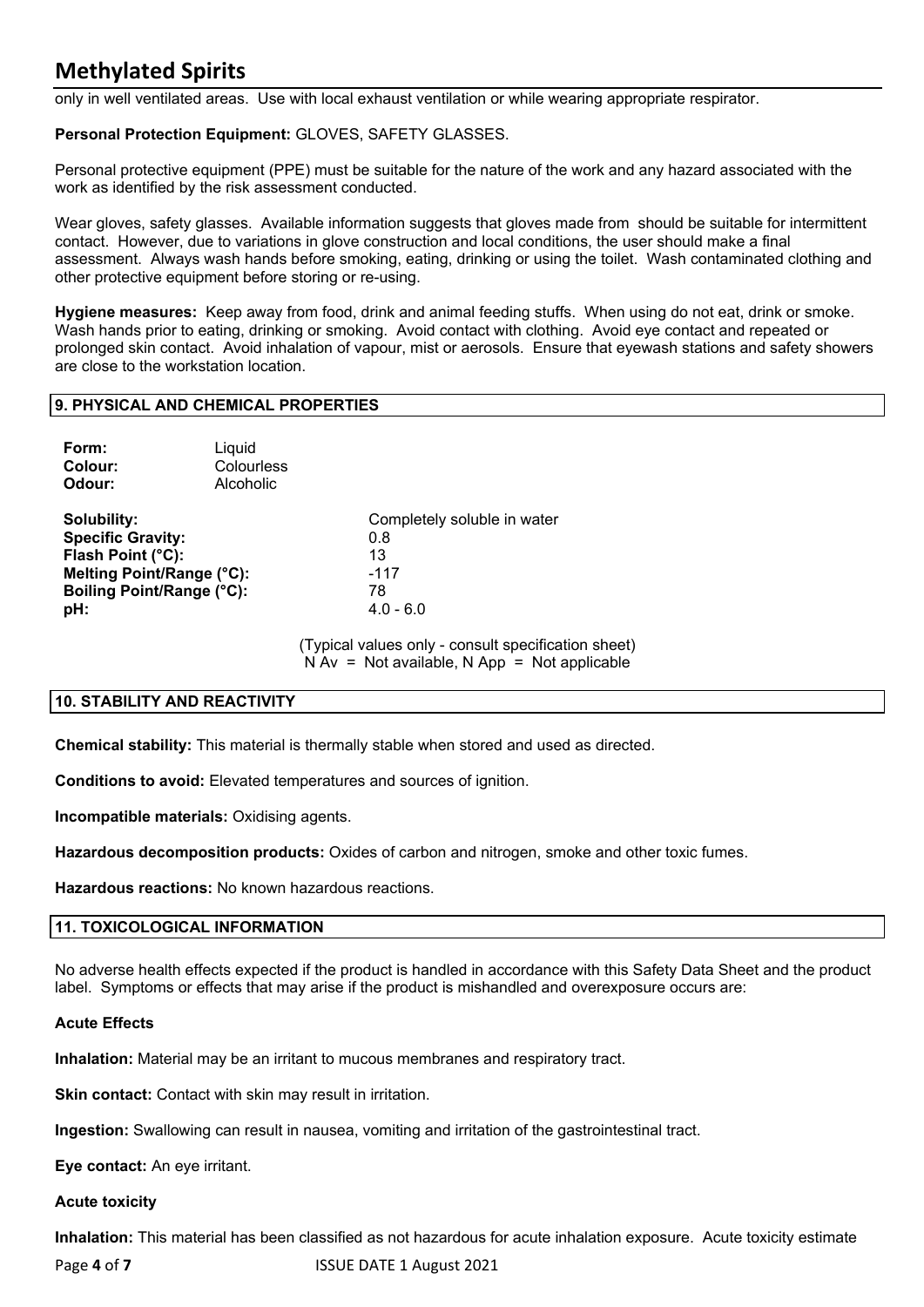(based on ingredients):  $LC_{50} > 20.0$  mg/L for vapours or  $LC_{50} > 5.0$  mg/L for dust and mist.

**Skin contact:** This material has been classified as not hazardous for acute dermal exposure. Acute toxicity estimate (based on ingredients):  $LD_{50}$  > 2,000 mg/Kg bw

**Ingestion:** This material has been classified as not hazardous for acute ingestion exposure. Acute toxicity estimate (based on ingredients):  $LD_{50}$  > 2,000 mg/Kg bw

**Corrosion/Irritancy:** Eye: this material has been classified as a Category 2A Hazard (reversible effects to eyes). Skin: this material has been classified as not corrosive or irritating to skin.

**Sensitisation:** Inhalation: this material has been classified as not a respiratory sensitiser. Skin: this material has been classified as not a skin sensitiser.

**Aspiration hazard:** This material has been classified as not an aspiration hazard.

**Specific target organ toxicity (single exposure):** This material has been classified as not a specific hazard to target organs by a single exposure.

### **Chronic Toxicity**

**Mutagenicity:** This material has been classified as not a mutagen.

**Carcinogenicity:** This material has been classified as not a carcinogen.

**Reproductive toxicity (including via lactation):** This material has been classified as not a reproductive toxicant.

**Specific target organ toxicity (repeat exposure):** This material has been classified as not a specific hazard to target organs by repeat exposure.

### **12. ECOLOGICAL INFORMATION**

Avoid contaminating waterways.

**Acute aquatic hazard:** This material has been classified as not hazardous for acute aquatic exposure. Acute toxicity estimate (based on ingredients): > 100 mg/L

**Long-term aquatic hazard:** This material has been classified as not hazardous for chronic aquatic exposure. Nonrapidly or rapidly degradable substance for which there are adequate chronic toxicity data available OR in the absence of chronic toxicity data, Acute toxicity estimate (based on ingredients): >100 mg/L, where the substance is not rapidly degradable and/or BCF < 500 and/or log  $K_{ow}$  < 4.

**Ecotoxicity:** No information available.

**Persistence and degradability:** No information available.

**Bioaccumulative potential:** No information available.

**Mobility:** No information available.

### **13. DISPOSAL CONSIDERATIONS**

Persons conducting disposal, recycling or reclamation activities should ensure that appropriate personal protection equipment is used, see "Section 8. Exposure Controls and Personal Protection" of this SDS.

If possible material and its container should be recycled. If material or container cannot be recycled, dispose in accordance with local, regional, national and international Regulations.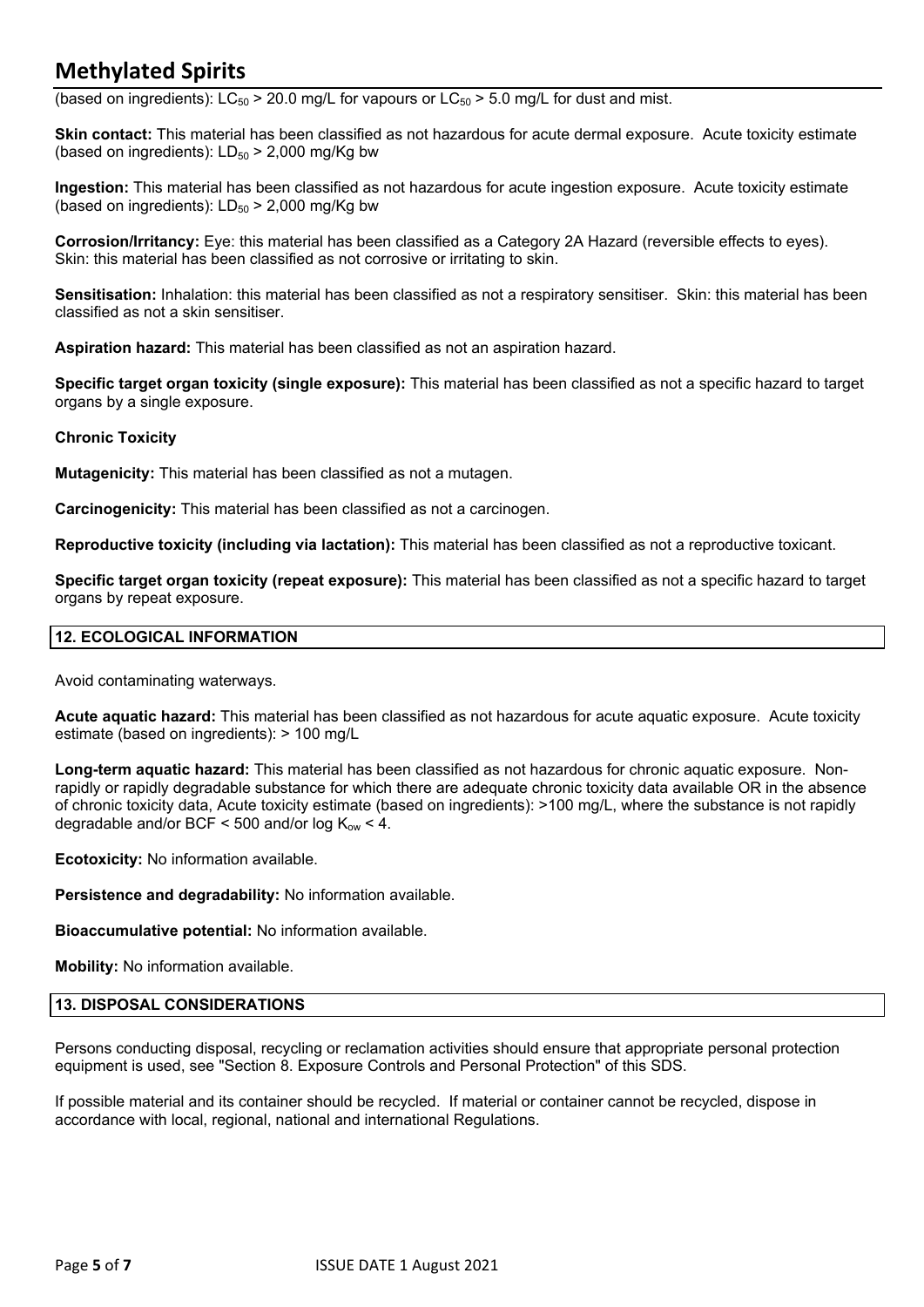### **14. TRANSPORT INFORMATION**

### **ROAD AND RAIL TRANSPORT**

Classified as Dangerous Goods by the criteria of the "Australian Code for the Transport of Dangerous Goods by Road & Rail" and the "New Zealand NZS5433: Transport of Dangerous Goods on Land".

| UN No:                              | 1170        |
|-------------------------------------|-------------|
| Dangerous Goods Class:              | 3           |
| <b>Packing Group:</b>               | Ш           |
| <b>Hazchem Code:</b>                | $\cdot$ 2YE |
| <b>Emergency Response Guide No:</b> | 14          |
| <b>Limited Quantities</b>           | 1 I         |
|                                     |             |
|                                     | .           |

**Proper Shipping Name:** ETHANOL

**Segregation Dangerous Goods:** Not to be loaded with explosives (Class 1), flammable gases (Class 2.1), if both are in bulk, toxic gases (Class 2.3), spontaneously combustible substances (Class 4.2), oxidising agents (Class 5.1), organic peroxides (Class 5.2), toxic substances (Class 6.1), infectious substances (Class 6.2) or radioactive substances (Class 7). Exemptions may apply.

### **MARINE TRANSPORT**

Classified as Dangerous Goods by the criteria of the International Maritime Dangerous Goods Code (IMDG Code) for transport by sea.

| UN No:                        | 1170    |
|-------------------------------|---------|
| <b>Dangerous Goods Class:</b> | З       |
| <b>Packing Group:</b>         |         |
| <b>Proper Shipping Name:</b>  | ETHANOL |

### **AIR TRANSPORT**

Classified as Dangerous Goods by the criteria of the International Air Transport Association (IATA) Dangerous Goods Regulations for transport by air.

| UN No:                                          | 1170           |
|-------------------------------------------------|----------------|
| Dangerous Goods Class:<br><b>Packing Group:</b> | 3<br>Ш         |
| <b>Proper Shipping Name:</b>                    | <b>ETHANOL</b> |